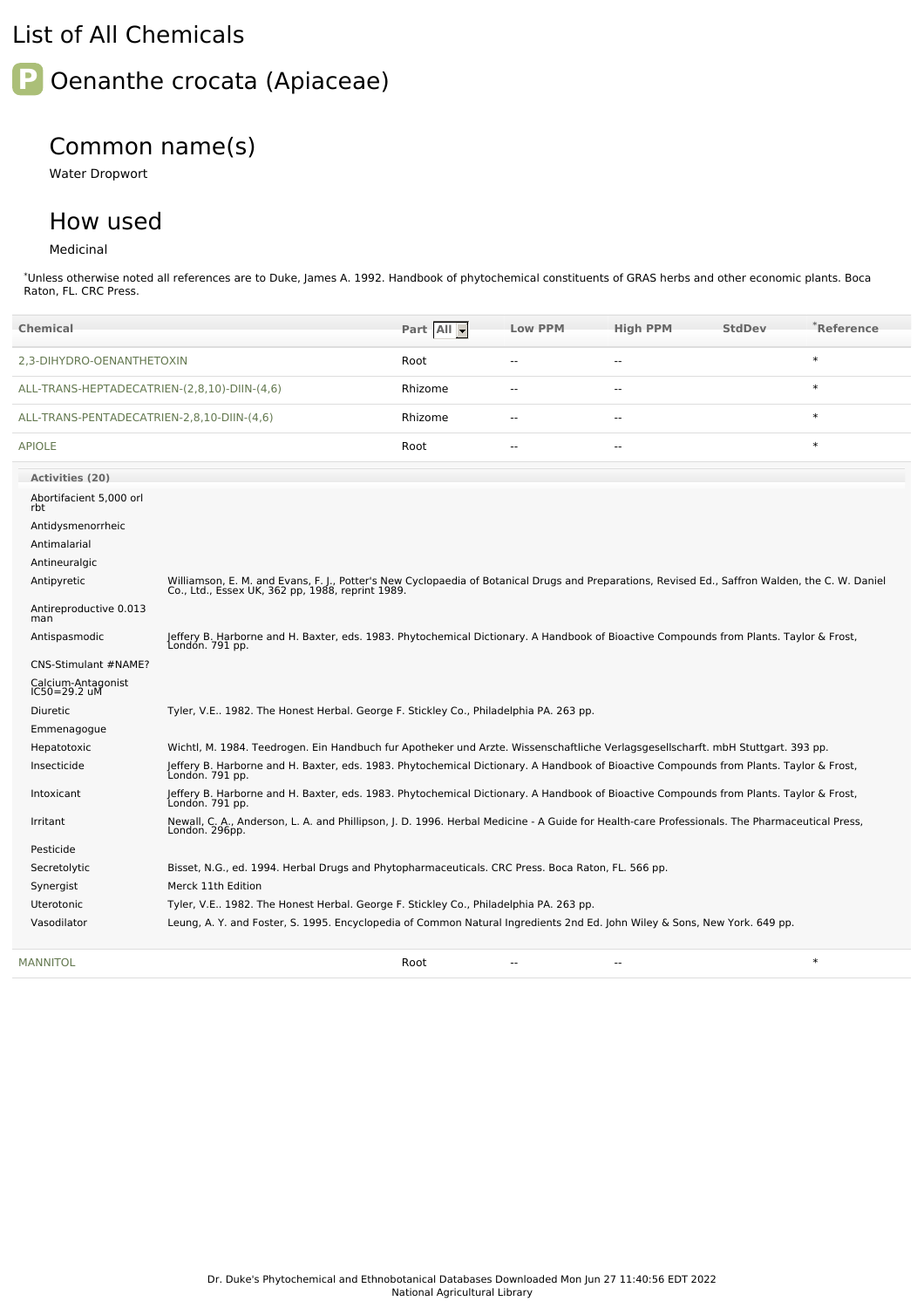| <b>Activities (18)</b> |                                                                                                                                                           |
|------------------------|-----------------------------------------------------------------------------------------------------------------------------------------------------------|
| Allergenic             | Martindale's 29th                                                                                                                                         |
| Analgesic              |                                                                                                                                                           |
| Anthelmintic           | ANON. 1948-1976. The Wealth of India raw materials. Publications and Information Directorate, CSIR, New Delhi. 11 volumes.                                |
| AntiReye's             | Martindale's 29th                                                                                                                                         |
| Antiglaucomic          | Martindale's 28th                                                                                                                                         |
| Antiinflammatory       | ANON. 1948-1976. The Wealth of India raw materials. Publications and Information Directorate, CSIR, New Delhi. 11 volumes.                                |
| Antimutagenic          |                                                                                                                                                           |
| Antinephritic          | Martindale's 29th                                                                                                                                         |
| Antioxidant            | Jim Duke's personal files.                                                                                                                                |
| Antiradicular          |                                                                                                                                                           |
| Antispasmodic          | ANON. 1948-1976. The Wealth of India raw materials. Publications and Information Directorate, CSIR, New Delhi. 11 volumes.                                |
| Diuretic               | Merck 11th Edition                                                                                                                                        |
| Emetic                 | Martindale's 28th                                                                                                                                         |
| Flatugenic             | Martindale's 29th                                                                                                                                         |
| Laxative               |                                                                                                                                                           |
| Nephrotoxic            | Martindale's 29th                                                                                                                                         |
| Pesticide              |                                                                                                                                                           |
| Sweetener              | Jeffery B. Harborne and H. Baxter, eds. 1983. Phytochemical Dictionary. A Handbook of Bioactive Compounds from Plants. Taylor & Frost, London. 791<br>pp. |

[MYRISTICIN](file:///phytochem/chemicals/show/12645) Plant -- -- \*

| <b>Activities (31)</b>                                 |                                                                                                                                                                                                                                   |
|--------------------------------------------------------|-----------------------------------------------------------------------------------------------------------------------------------------------------------------------------------------------------------------------------------|
| Amphetaminagenic                                       |                                                                                                                                                                                                                                   |
| Anesthetic                                             |                                                                                                                                                                                                                                   |
| Antiaggregant IC50=250<br>uМ                           | Janssens, J., Laekeman, G.M., Pieters, L.A.C., Totte, J., Herman, A.G., and Vlietinck, A.J. 1990. Nutmeg Oil: Identification and Quantitation of its<br>Most Active Constituents as Inhibitors of Platelet Aggregation. J.of Ethn |
| Antidepressant                                         | Jim Duke's personal files.                                                                                                                                                                                                        |
| Antiinflammatory                                       | Jim Duke's personal files.                                                                                                                                                                                                        |
| Antioxidant 25-100<br>mg/kg/orl                        | Jim Duke's personal files.                                                                                                                                                                                                        |
| Antispasmodic                                          | Jeffery B. Harborne and H. Baxter, eds. 1983. Phytochemical Dictionary. A Handbook of Bioactive Compounds from Plants. Taylor & Frost,<br>Londón. 791 pp.                                                                         |
| Antistress ihl                                         | Jim Duke's personal files.                                                                                                                                                                                                        |
| Calcium-Antagonist<br>$IC50 = 88$ uM                   |                                                                                                                                                                                                                                   |
| Calcium-Antagonist<br>IC50=63.1 gpg (weak<br>activity) |                                                                                                                                                                                                                                   |
| Cancer-Preventive 10<br>mg/mus/orl/day                 | Jim Duke's personal files.                                                                                                                                                                                                        |
| Diuretic                                               | Tyler, V.E., 1982. The Honest Herbal. George F. Stickley Co., Philadelphia PA. 263 pp.                                                                                                                                            |
| FLavor FEMA 0.1-10                                     | Aloe Research Council - Duke writeup of non-peer reviewd book by Coats and draft by Henry                                                                                                                                         |
| Fungicide MIC=20 ug                                    |                                                                                                                                                                                                                                   |
| Hallucinogenic                                         | Cooper-Driver, G. A., Chemical substances in plants toxic to animals, pp. 213-47 in Rechcigl, M., Jr., ed. CRC Handbook of Naturally Occurring<br>Food Toxicants, CRC Press, Boca Raton, 1983, 339 pp.                            |
| Hepatotoxic                                            | Newall, C. A., Anderson, L. A. and Phillipson, J. D. 1996. Herbal Medicine - A Guide for Health-care Professionals. The Pharmaceutical Press,<br>London. 296pp.                                                                   |
| Hypnotic                                               | Iwu, M.M. 1993. Handbook of African Medicinal Plants. CRC Press, Boca Raton, FL 435 pp.                                                                                                                                           |
| Hypotensive ihl                                        | Jim Duke's personal files.                                                                                                                                                                                                        |
| Insecticide 25 ppm                                     | Hostettmann, K., Marston, A., Maillard, M. and Hamburger, M., eds. 1995. Phytochemistry of Plants Used in Traditional Medicine. (Proc.<br>Phytochem. Soc. Eur. 37) Oxford Science Publications. New York. 408 pp.                 |
| Insecticide-Synergist                                  | Jeffery B. Harborne and H. Baxter, eds. 1983. Phytochemical Dictionary. A Handbook of Bioactive Compounds from Plants. Taylor & Frost,<br>Londón. 791 pp.                                                                         |
| Larvicide 25 ppm                                       |                                                                                                                                                                                                                                   |
| MAO-Inhibitor                                          | Jeffery B. Harborne and H. Baxter, eds. 1983. Phytochemical Dictionary. A Handbook of Bioactive Compounds from Plants. Taylor & Frost,<br>London. 791 pp.                                                                         |
| Neurotoxic                                             | R.J. Hixtable (Huxtable, R.J. (as T. Max). 1992. This and That:The Essential Pharmacology of Herbs and Spices. Tips 13:15-20 Huxtable, R.J.<br>1992b. The Myth of Benficent Nature. The Risk of Herbal Preparations. Anns. Intern |
| Oxytocic                                               | Wichtl, M. 1984. Teedrogen. Ein Handbuch fur Apotheker und Arzte. Wissenschaftliche Verlagsgesellscharft. mbH Stuttgart. 393 pp.                                                                                                  |
| Paralytic                                              | Oriental Materia Medica (three volumes by Dr. Hsu and collaborators)                                                                                                                                                              |
| Pesticide                                              |                                                                                                                                                                                                                                   |
| Psychoactive                                           | R.J. Hixtable (Huxtable, R.J. (as T. Max). 1992. This and That:The Essential Pharmacology of Herbs and Spices. Tips 13:15-20 Huxtable, R.J.<br>1992b. The Myth of Benficent Nature. The Risk of Herbal Preparations. Anns. Intern |
| Sedative 300 mg/kg ipr                                 | Jim Duke's personal files.                                                                                                                                                                                                        |
| Serotoninergic 1,000 ppm<br>orl                        | Jim Duke's personal files.                                                                                                                                                                                                        |
| Tachycardic                                            | Williamson, E. M. and Evans, F. J., Potter's New Cyclopaedia of Botanical Drugs and Preparations, Revised Ed., Saffron Walden, the C. W.<br>Daniel Co., Ltd., Essex UK, 362 pp, 1988, reprint 1989.                               |
| Uterotonic                                             | Tyler, V.E 1982. The Honest Herbal. George F. Stickley Co., Philadelphia PA. 263 pp.                                                                                                                                              |
| <b>OENANTHETOL</b>                                     | $\ast$<br>Root<br>$\overline{a}$<br>$\sim$                                                                                                                                                                                        |